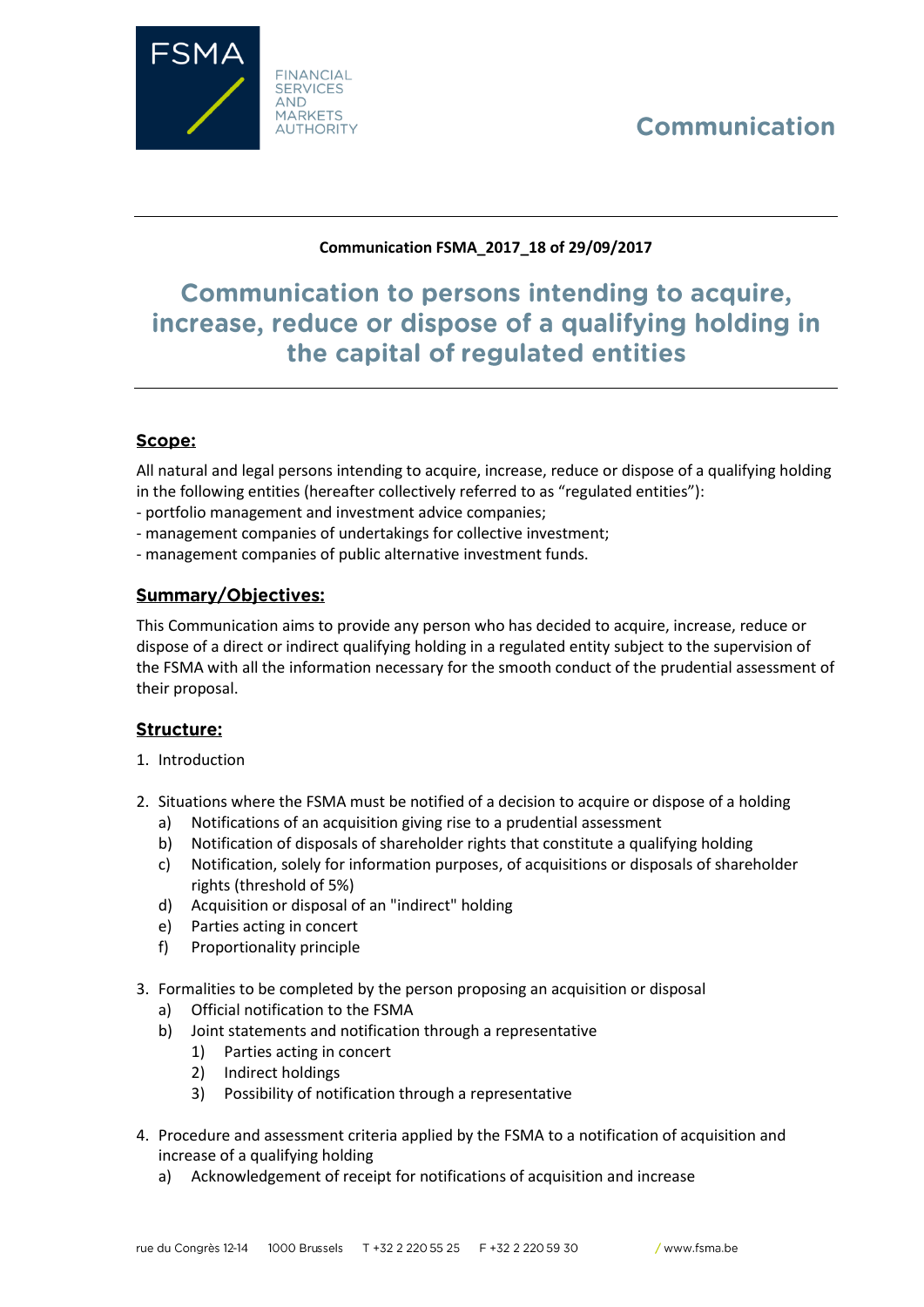- b) Assessment period
- c) Additional information and suspension of the assessment period
- d) Assessment criteria
- e) Notification of the FSMA's decision to the proposed acquirer
- f) Acquisition carried out before the FSMA's decision has been made known or before the end of the assessment period
- g) The right of appeal against an decision to object by the FSMA
- h) The FSMA's power to conduct ongoing supervision
- 5. Entry into force and repealing measure

## 1. Introduction

From a prudential point of view, it is essential that persons who are likely to exercise a significant influence over the management of regulated entities by virtue of their direct or indirect holdings in the capital of such entities should have the qualities necessary to consider that they will exercise this influence in such a way as to promote a sound and prudent management of these entities.

Not only is this prudential requirement a condition for authorization to be granted, but it continues to apply afterwards, as evident notably in the need to perform a prudential assessment of the qualities of natural persons or legal entities that have decided to acquire or significantly increase a holding in the capital of a regulated entity. However, this a prudential assessment must be performed in such a way that it does not unduly hinder acquisitions in the financial sector.

On 5 May 2017, the European Supervisory Authorities, namely EBA, ESMA and EIOPA, published Joint Guidelines on the prudential assessment of acquisitions and increases of qualifying holdings in the financial sector<sup>1</sup> (hereafter "Joint Guidelines").

The FSMA has signed on to these Joint Guidelines, and this Communication is thus intended to incorporate them into its supervisory practice. The Joint Guidelines are thus an integral part of this Communication, and are annexed hereto (Annex 7).

 $\overline{a}$ 

<sup>&</sup>lt;sup>1</sup> These Joint Guidelines repeal and replace the guidelines published on the same subject by the previous European supervisory authorities (CEBS, CESR and CEIOPS) in 2008.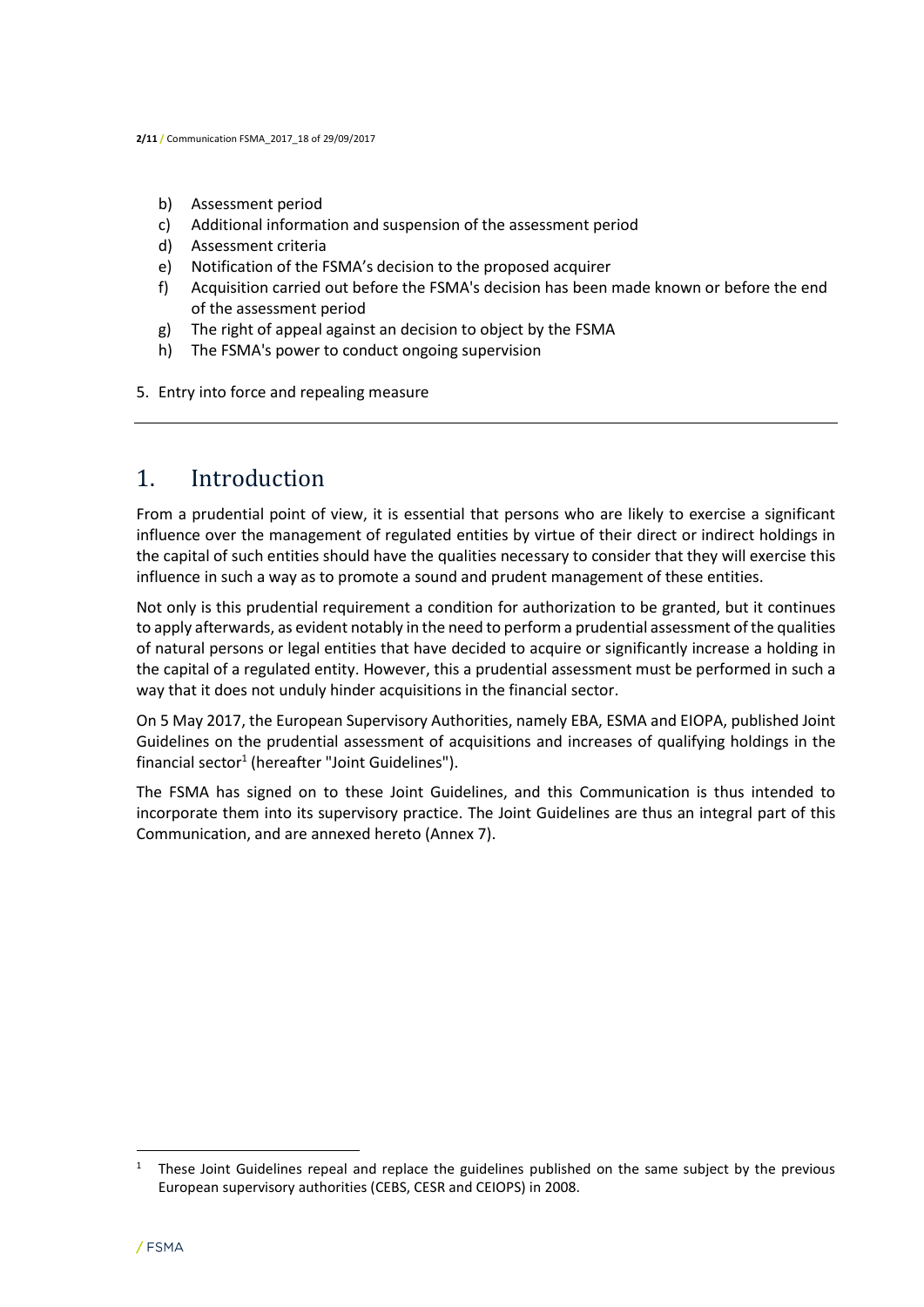## 2. Situations where the FSMA must be notified of a decision to acquire or dispose of a holding

## a) Notifications of an acquisition giving rise to a prudential assessment

Pursuant to the Belgian supervisory legislation that applies to the entities mentioned above<sup>2</sup>, there is a legal obligation to notify the supervisory authority of a decision to acquire shares or shareholder rights in a regulated entity, and such notification gives rise to a prudential assessment by the FSMA in cases where, as a result of this acquisition, the acquirer:

- will have a "qualifying holding" in that regulated entity; or
- will increase an existing qualifying holding in such a way that the proportion of the voting rights or of the capital held will reach or cross the thresholds of 20%, 30% or 50%, or that the regulated entity will become its subsidiary.

It should be emphasized that the notification and the prudential assessment to which the acquisition gives rise must, by law, take place prior to the actual acquisition of the shares or shareholder rights.

The concept of "qualifying holding" is defined in law as<sup>3</sup>: "the direct or indirect holding of at least 10 *per cent of a company's capital or of the voting rights attached to the securities issued by that company, or any other possibility of exercising a significant influence on the management of the company in which an interest is held; voting rights shall be calculated in accordance with the provisions of the Law of 2 May 2007 on disclosure of major holdings and of its implementing decrees; voting rights or shares held as a result of the underwriting of financial instruments and/or of the placing of financial instruments on a firm commitment basis are not taken into account, provided that, on the one hand, these rights are not exercised or used for any other purpose than to intervene in the management of the issuer and, on the other, that they are disposed of within a year of their acquisition.*"

It should be emphasized that, in light of the criterion of significant influence on management, the acquisition of a holding representing less than 10% of the capital or voting rights may give rise to a notification obligation and to a prudential assessment of the proposed acquirer. For the concept of significant influence, please see point 5 of the Joint Guidelines attached here as Annex 7, where it is explained in detail.

As regards the factors to take into account when assessing whether a decision to acquire has been made and the involuntary crossing of a threshold, please see point 7 of the attached Joint Guidelines.

 $\overline{\phantom{a}}$ <sup>2</sup> Law of 25 October 2016 on access to the business of investment services and on the supervision of portfolio management and investment advice companies (Article 31). Law of 3 August 2012 on undertakings for collective investment meeting the conditions of Directive 2009/65/EC and on undertakings for investment in receivables (Article 207). Law of 19 April 2014 on alternative investment funds and their managers (Article 321).

<sup>3</sup> Law of 25 October 2016 on access to the business of investment services and on the supervision of portfolio management and investment advice companies (Article 2, 27°). Law of 3 August 2012 on undertakings for collective investment meeting the conditions of Directive 2009/65/EC and on undertakings for investment in receivables (Article 3, 32°). Law of 19 April 2014 on alternative investment funds and their managers (Article 3, 56°).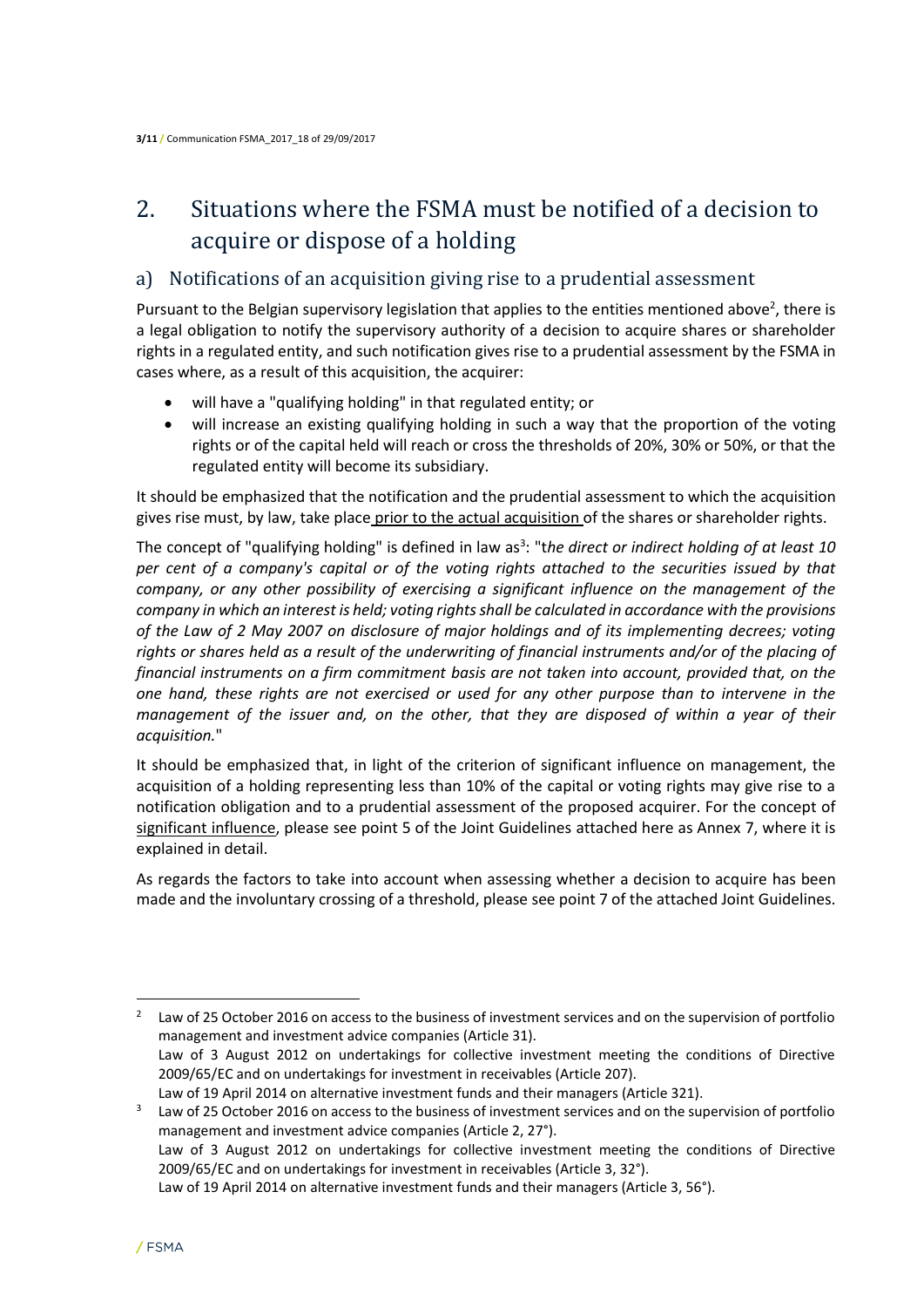## b) Notification of disposals of shareholder rights that constitute a qualifying holding

The provisions of the law also require that anyone with a qualifying holding must notify the FSMA of its decision to reduce its qualifying holding in such a way that it will no longer be a qualifying holding, or that the proportion of the voting rights or of the capital held will fall below the thresholds of 20%, 30% or 50% or that the regulated entity will cease to be its subsidiary.

Notification is required regardless of the modalities of the transaction in question. That is, it makes no difference whether the transaction is made for consideration or gratuitously.

As in the case of an acquisition or increase of a qualifying holding, so in the case of a disposal, notification must be made prior to the actual disposal proposed by the shareholder. The one disposing of the holding must inform the FSMA of the identity of its acquirer. The notification is intended to inform the FSMA of the proposed change in the shareholding structure of the regulated entity in question, and to enable it to carry out, where necessary, a prudential assessment of that change.

## c) Notification, solely for information purposes, of acquisitions or disposals of shareholder rights (threshold of 5%)

Besides the aforementioned obligation to notify the FSMA in view of a prudential assessment of the proposed acquisition, the relevant legislation also requires acquirers of non-qualifying holdings to notify the FSMA of such an acquisition for purely informational purposes where the proportion of the voting rights or of the capital held in the regulated entity reaches or crosses the threshold of 5%.

Similarly, anyone holding shares or shareholder rights in a regulated entity that confer on the holder more than 5% of the voting rights or of the capital but that do not constitute a qualifying holding is required to notify the FSMA of a disposal of all or part of his/her shares or shareholder rights that causes the percentage of capital or of voting rights held to fall below the threshold of 5%.

Unlike in the case of the above-mentioned notifications, which give rise to a prudential assessment, purely informational notifications of acquisitions and disposals of shareholder rights that give rise to a crossing of the 5% threshold need not be made prior to the actual acquisition or disposal. The legal provisions allow for the notification to be made within 10 working days of the acquisition or disposal.

Notifications for information purposes are intended specifically to provide the FSMA with an up-todate view of the shareholding structure of regulated entities and to ensure, in cases where holdings of less than 10% of the capital and of voting rights are being acquired, that these do not constitute "qualifying holdings" within the meaning of the law.

Where appropriate, if it appears from the FSMA's examination of the capital structure of the regulated entity concerned, the acquisition procedures, the agreements between shareholders, or any other relevant circumstances that the acquirer will exercise a significant influence over the management of the regulated entity as a result of its acquisition or of acting in concert with others, the FSMA will invite the acquirer to submit as soon as possible all the information necessary for the legally mandated prudential assessment.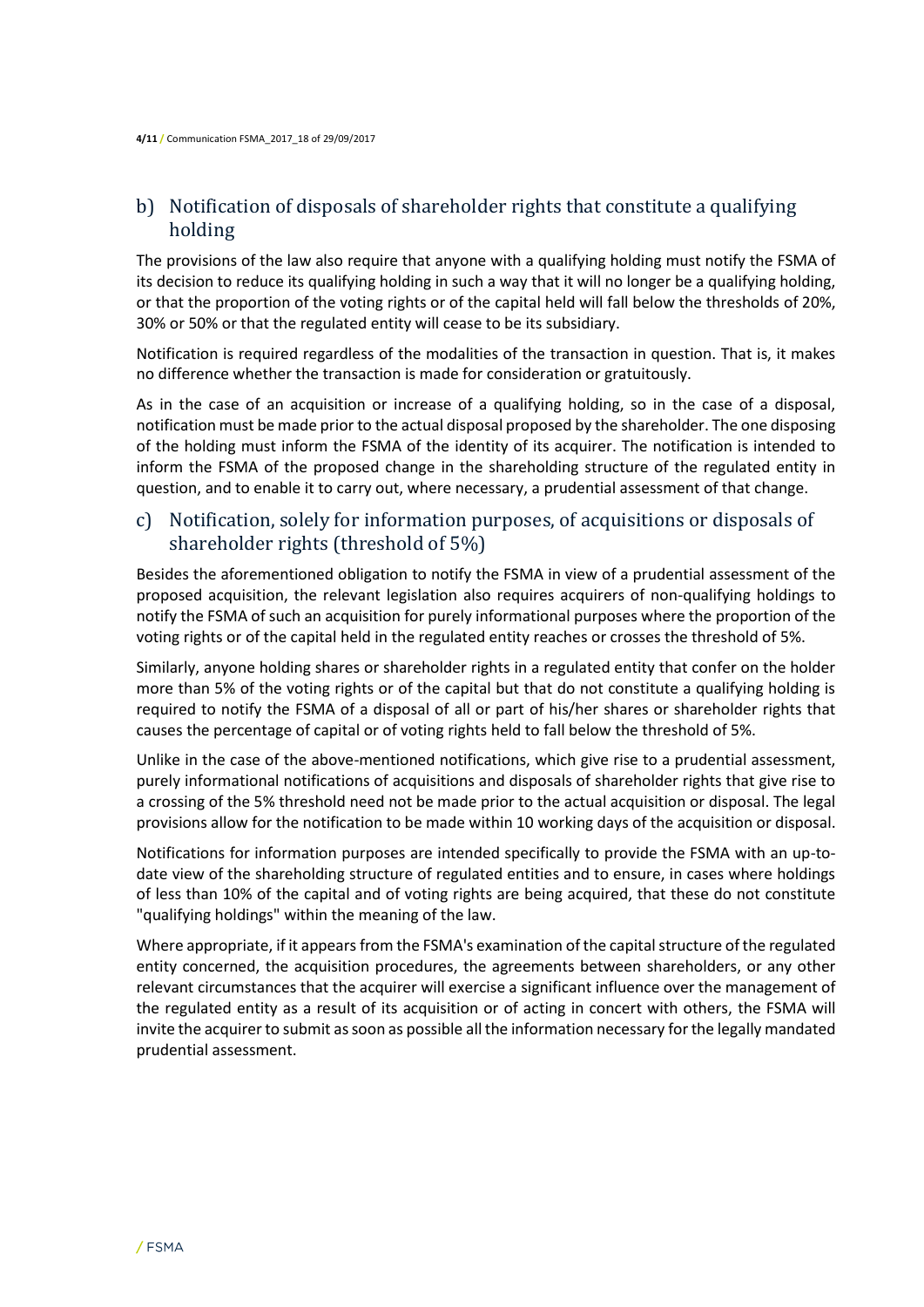## d) Acquisition or disposal of an "indirect" holding

The above-mentioned notification obligations apply to acquisitions and disposals of both direct and indirect holdings.

Please see point 6 of Annex II of the Joint Guidelines attached here as Annex 7 of this Communication for the specific tests to be carried out in order to determine whether an indirect holding may be considered as qualifying, and the size of the said holding. These tests are based on the control criterion and the multiplication criterion.

If the tests show that an indirect holding can be considered a qualifying holding, the persons who have acquired or disposed of that indirect qualifying holding are required to notify the FSMA.

### e) Parties acting in concert

Where several people act in concert, voting rights and shares in the capital held by these persons must be added up to determine whether the thresholds defined by the Law have been crossed.

The factors to be taken into account to determine whether the persons acting in concert are set out in point 4 of the attached Joint Guidelines.

## f) Proportionality principle

Point 8 of the Joint Guidelines specifies the implications of the proportionality principle in the context of the prudential assessment of the proposed acquirers.

Specifically, the FSMA highly recommends that those proposing an acquisition or a disposal contact its offices prior to making the official notification of their decision to acquire or to dispose of qualifying holdings in a regulated entity. The benefit of such informal prior contact is to identify the specific information that the proposed acquirer will need to attach to the notification in order for the dossier to be complete.

## 3. Formalities to be completed by the person proposing an acquisition or disposal

## a) Official notification to the FSMA

The notification of a decision to acquire shares or shareholder rights in a regulated entity must be made using the forms attached to this Communication:

- Form A: statement by natural persons of acquisitions or increases of qualifying holdings;
- Form B: statement by legal entities of acquisitions or increases of qualifying holdings;
- Form C: statement by trusts or other similar legal constructions of acquisitions or increases of qualifying holdings;
- Form C*bis*: individual statement supplementary to the statement referred to in Form C;
- Form D: statement relating to a disposal or reduction of a qualifying holding;
- Form E: statement relating to acquisitions, increases or disposals of securities or units whereby the threshold of 5% of voting rights or capital is crossed;

It should be noted that notification forms A through E are identical to those that were joined to the previous Communication, CBFA\_2009\_31 of 18 November 2009. All these forms will be updated in the near future in order to take into account the work undertaken by ESMA to harmonize the content of these forms.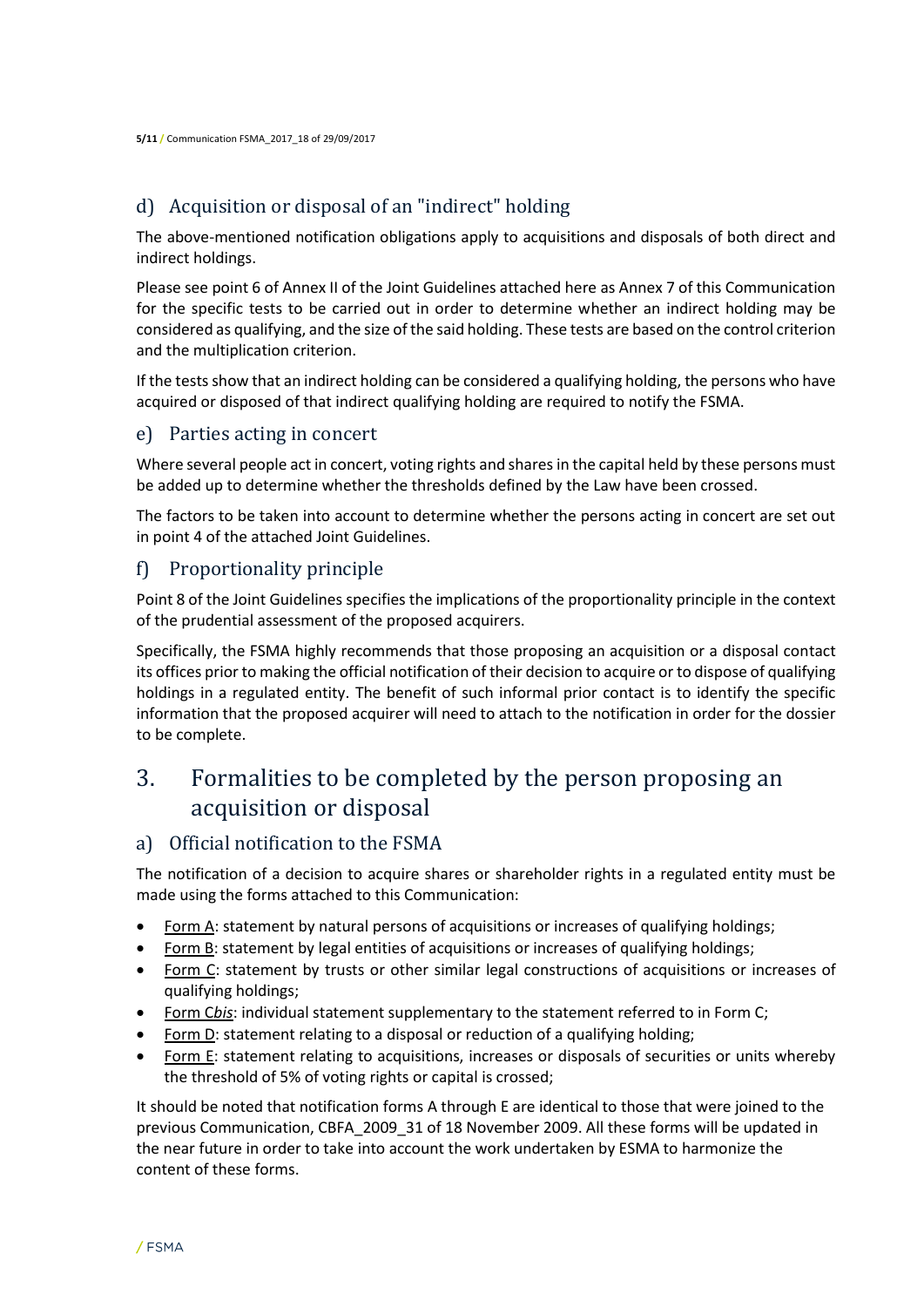The notification may be submitted in French, Dutch or English. The notification, along with the information dossier that is to accompany it, should be sent by post to the FSMA at the following address:

FSMA - OPM Service rue du Congrès/Congresstraat 12-14, 1000 Brussels

Moreover, in the interest of the efficient handling of the notification, an electronic copy should be submitted at the same time to the following email address:  $\text{opm@fsmal}$  be.

## b) Joint statements and notification through a representative

#### 1) Parties acting in concert

In the case of persons acting in concert, the legal notification obligation applies to each of the persons. Nevertheless, the FSMA recommends that these persons authorize one representative to make a single notification, in their name and on their behalf, covering all shares or shareholder rights involved in the action in concert.

The joint notification should contain, on the one hand, the information relating to the totality of the shares or shareholder rights that are the subject of the action in concert and, on the other hand, the identification details of each person taking part in the action in concert, as well as the information on the individual holdings of each person involved in the action in concert where these holdings reach or exceed 5% of the capital and/or voting rights of the regulated entity.

If one of these persons also holds, directly or indirectly, shares or shareholder rights in the same regulated entity and can use them freely outside of the action in concert, that person shall submit this information separately and simultaneously to the FSMA, unless the information is already contained in the joint statement by the persons acting in concert.

#### 2) Indirect holdings

In the case of indirect holdings, the legal notification obligation applies to each of the entities within the holding chain. However, all of the individual obligations may be fulfilled by the action of one of these entities, provided that each entity in the chain in whose name and on whose behalf notification is made to the FSMA is clearly identified. A combined notification of this kind presupposes that each entity in question gives the entity making the notification a mandate to do so in its name and on its behalf.

A combined statement may be made by the highest link in the chain of qualifying and controlling holdings. Joint notification may also be made to the FSMA by the proposed acquirer of a direct holding in the regulated entity, on behalf of all the entities that, through this direct holding, will have an indirect holding in the said regulated entity.

A combined notification must in any event provide the relevant information on the chain of qualifying and controlling holdings through which a qualifying holding will be held indirectly. This information may be provided in the form of a diagram indicating the percentage held by each participant, as well as the number and type of securities concerned.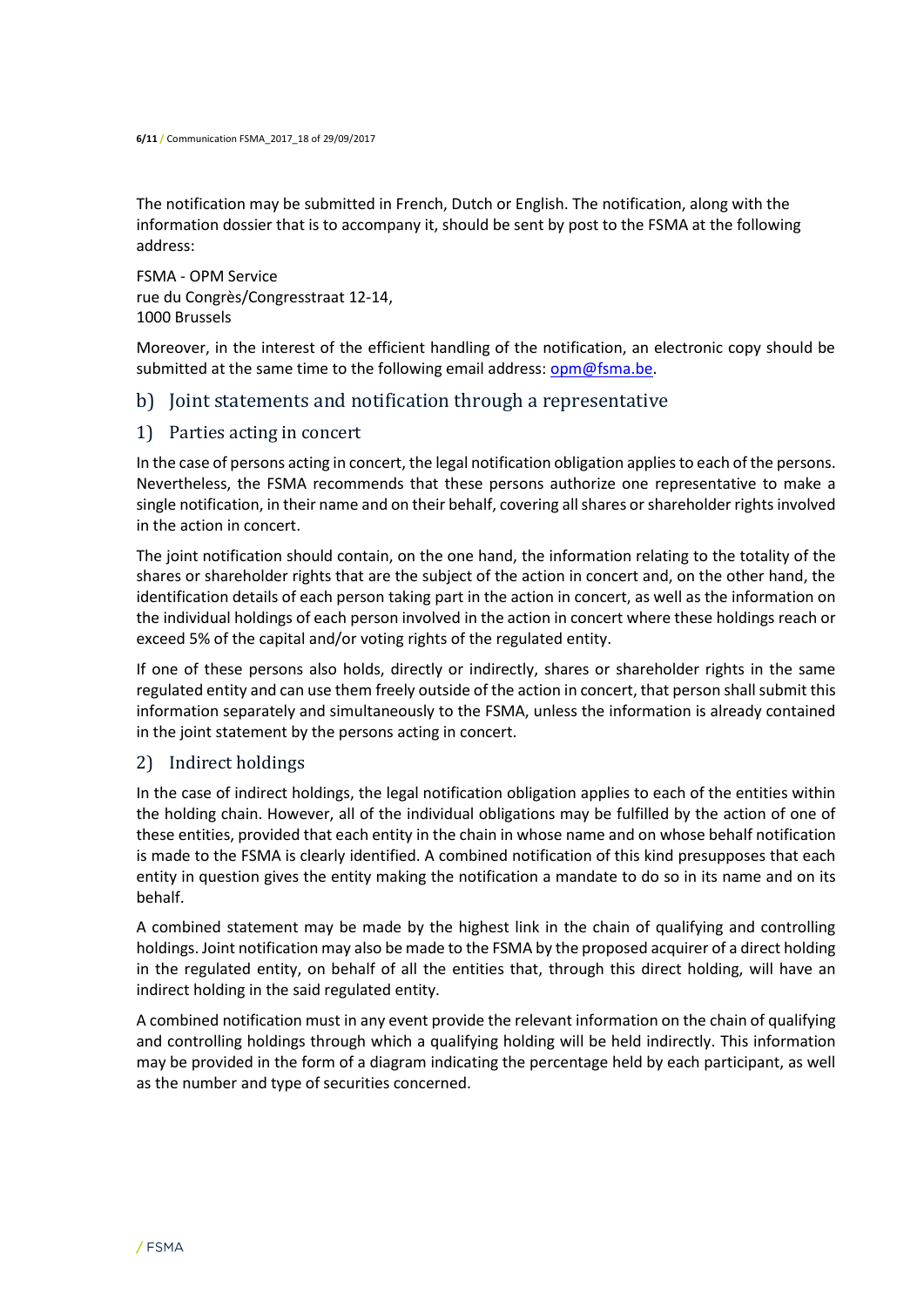It should be remembered as well that, in such a case, the FSMA may consider that the totality of the entities along the chain meet the legal criteria for prudential assessment if the entity that is at the top of the chain and the one with the direct holding in the regulated entity fulfil them (see point 6 of the Joint Guidelines). Prior contact by the notifier with the FSMA is especially advisable if the notifier wishes the FSMA to implement the above procedure.

### 3) Possibility of notification through a representative

Persons required to make a notification may entrust a representative to make this notification in their name and on their behalf. In that case, the representative will attach to the notification a copy of the mandate given him/her by the persons in the name of and on behalf of whom he/she is acting.

## 4. Procedure and assessment criteria applied by the FSMA to a notification of acquisition or increase of a qualifying holding

## a) Acknowledgement of receipt for a notification of acquisition or increase

As soon as a notification and the information dossier that must be attached have been received, the FSMA first checks whether all the required information is contained in the notification, before proceeding to an exhaustive analysis of its contents.

If the notification is not complete, the FSMA informs the proposed acquirer of the information that is missing. In such a case, the assessment period defined by the legal provisions does not begin to run.

If the FSMA determines that the information dossier accompanying the notification of the decision to acquire or increase a qualifying holding is complete or has been adequately completed, it will acknowledge receipt within two working days, in accordance with the legal provisions, and will indicate in this acknowledgement of receipt the date when the assessment period will end.

## b) Assessment period

The rules governing the assessment period are laid down in the Belgian supervision laws and specified in point 9 of the Joint Guidelines.

Pursuant to the legal provisions, and unless the FSMA has asked the proposed acquirer to provide additional information (see below), the assessment period is legally set at 60 working days, starting on the date of the FSMA's acknowledgement of receipt of the notification. The end of the assessment period thus calculated is indicated in the FSMA's acknowledgement of receipt of the proposed acquirer's notification (see above).

## c) Additional information and suspension of the assessment period

The FSMA may at any time in the course of the assessment process request in writing that the proposed acquirer submit any additional information that the FSMA may judge necessary, in light of the initial information provided, in order to enable it to carry out in a fully informed manner the prudential assessment of the proposed acquisition from the perspective of the prudential criteria stipulated by law.

It should be emphasised that requests for additional information will generally concern items not included in the initial list of required information and will be intended in general to help reach a better understanding or better assessment of the initial information.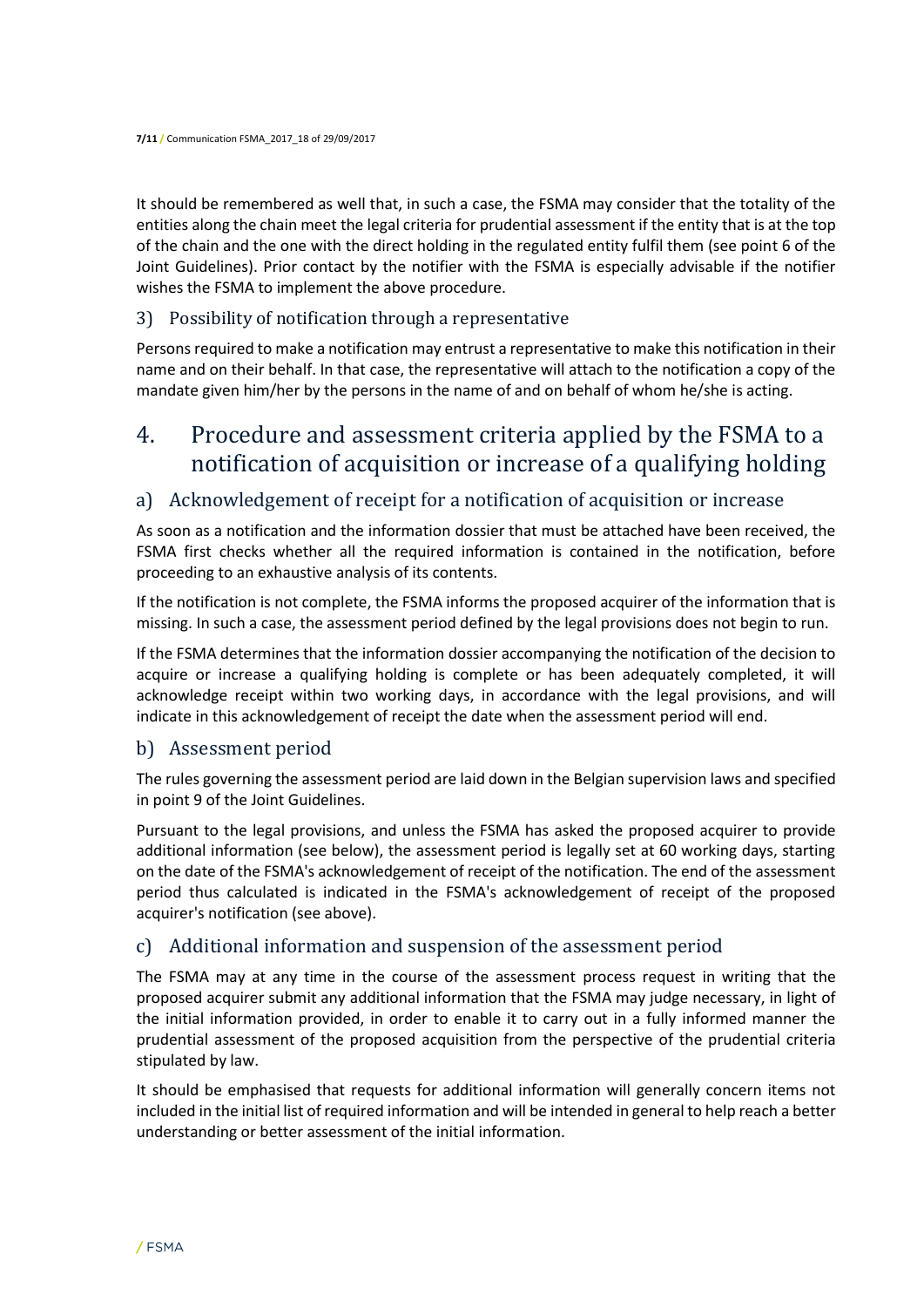It is important that the proposed acquirer promptly provide the additional information requested, in order to avoid an unnecessary extension of the transition period (see below). It should also be emphasized that if the proposed acquirer should fail to provide the additional information requested by the FSMA, the latter may object to the acquisition inasmuch as the additional information is necessary to enable it to assess the proposed acquisition in light of the legal assessment criteria.

When the additional information requested is sent to the FSMA, the latter will acknowledge receipt and specify therewith the new date for the end of the assessment period, taking into account the suspensive effect of the request for additional information.

The assessment period is suspended between the date of the FSMA's request for additional information and the date when it receives the requested information, provided that the request for additional information is made at the latest by the fiftieth working day of the assessment period.

This suspension period is limited, as a rule, to 20 working days. The FSMA may nevertheless decide to extend the suspension period to a maximum of 30 working days if the proposed acquirer is established outside the European Economic Area or if, although established within the European Economic Area, it is not subject to legislation on prudential supervision of the financial sector. In that case, the request for additional information made by the FSMA to the proposed acquirer shall also mention the FSMA's decision to extend the suspension period to 30 working days.

It should be noted that the FSMA may make a further request for additional information at a later date, or may make such a request after the fiftieth day of the assessment period. In that case, however, such requests for additional information do not suspend the assessment period. The FSMA will only make such subsequent or late requests by way of exception, where the additional information in question seems to it to be indispensable for a correct prudential assessment of the project. It is, therefore, in the proposed acquirer's interest to respond to such requests correctly and diligently.

#### d) Assessment criteria

The FSMA then carries out a prudential assessment of the proposed acquisition from the sole perspective of the criteria laid down for the purpose by law. By way of a reminder, the list of those criteria is as follows:

- a/ the reputation of the proposed acquirer;
- b/ the reputation and experience of any person who will direct the business of the regulated entity following the proposed acquisition;
- c/ the financial soundness of the proposed acquirer;
- d/ the capacity of the regulated entity to continue to meet the prudential obligations resulting from its status after the proposed acquisition; and
- e/ the absence of any suspicion of money laundering or terrorist financing relating to the acquisition.

Points 10 through 14 of the Joint Guidelines are devoted to articulating a common understanding of the precise scope of each of the five prudential criteria. The FSMA will refer therefore to this crosssectoral and EU-wide document when it proceeds to evaluate the persons intending to acquire or increase their qualifying holdings in regulated entities governed by Belgian law.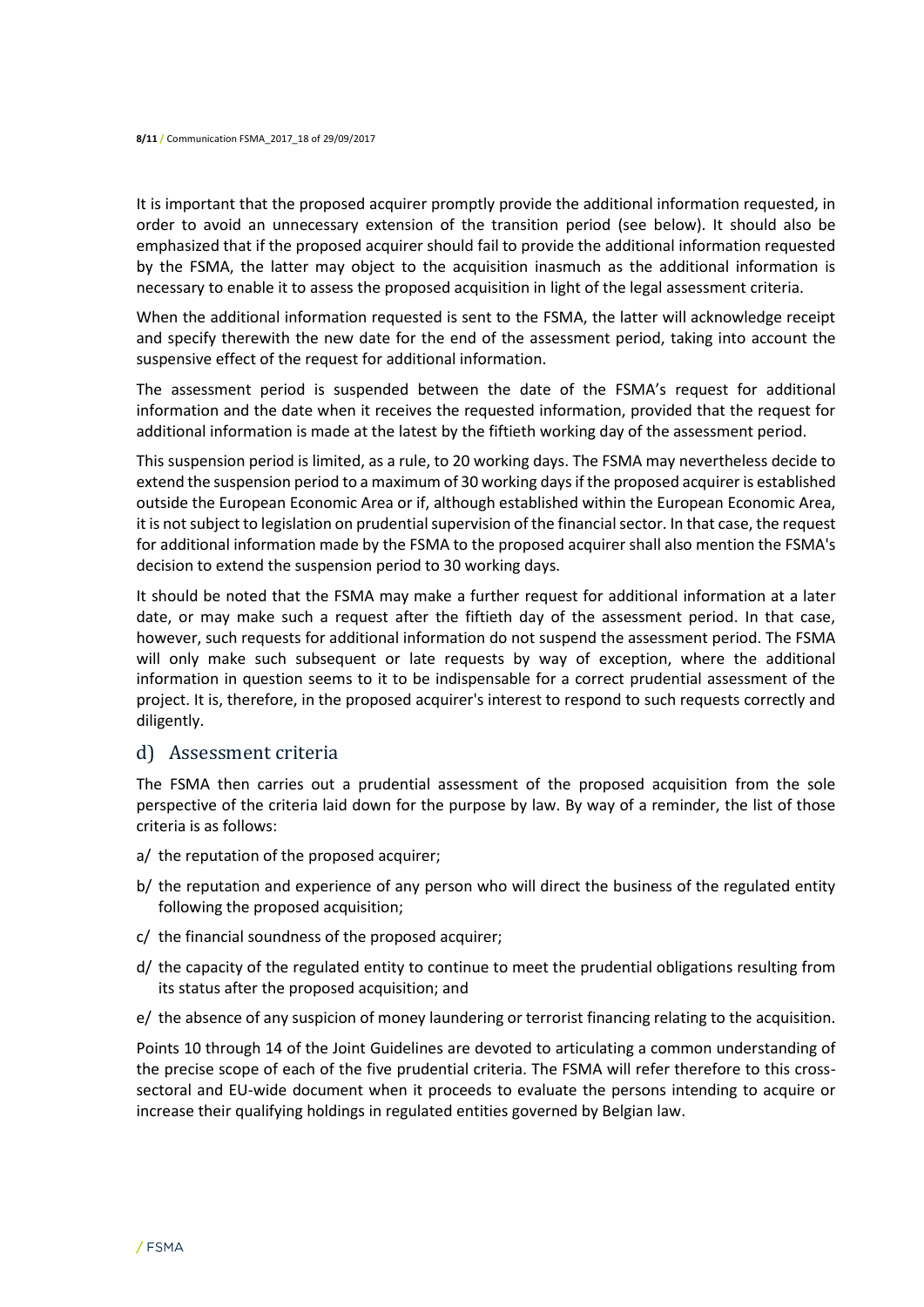## e) Notification of the FSMA's decision to the proposed acquirer

Where, based on its analysis of the information available to it, the FSMA decides to object to the acquisition decided by the proposed acquirer, it must justify its decision and inform the proposed acquirer thereof within two working days of having taken the decision, and at the latest on the last day of the assessment period, taking into account, where applicable, any suspension of that period.

In the absence of such a decision taken by the FSMA by the end of the assessment period, the proposed acquisition will be deemed to have been approved. Although the legislation does not provide for this expressly, the FSMA will also notify the proposed acquirers of its decisions not to object to proposed acquisitions that are submitted to it for prudential assessment.

## f) Acquisition carried out before the FSMA's decision has been made known or before the end of the assessment period

Where a proposed acquirer fails to make the requisite prior notification, or if he/she carries out the proposed acquisition or increase of a qualifying share despite being informed of the FSMA's objection, the law authorizes the FSMA to initiate legal proceedings before the President of the Commercial Court, acting in summary proceedings, in view of taking measures as provided for in Article 516, §1, of the Code on Companies.

These measures may include:

- 1° formally suspending, for a period of a maximum of one year, the exercise of all or part of the rights attaching to the securities in question;
- 2° suspending, for a period to be set by the FSMA, the holding of a general meeting that has already been convened;
- 3° ordering the sale, under its supervision, of the securities concerned to a third party not linked to the current shareholder, within a period to be set by the FSMA and that is renewable.

Moreover, the FSMA may demand the cancellation of all or part of the deliberations of a general meeting held after the date of the acquisition.

Furthermore, attention is drawn to the fact that it is a criminal offence for a proposed acquirer deliberately to fail to make the legally required notifications or to act in spite of the FSMA's objection.

Thus a proposed acquirer who decides to execute the proposed transaction without waiting to be notified of the FSMA's decision or before the end of the assessment period will incur legal consequences should the FSMA subsequently decide to object to the transaction in question<sup>4</sup>.

Where circumstances require that the terms and procedures for an agreement between the person disposing and the person acquiring be set down in writing without waiting for the FSMA's decision or the end of the assessment period, it is strongly recommended that this agreement be accompanied by the suspensive condition that no objection by the FSMA is issued within the period set down by law.

 $\overline{\phantom{a}}$ 

<sup>4</sup> It should be noted that the same legal consequences may also apply to shareholders who have involuntarily crossed a legal threshold - that is, without having carried out any acquisition, subscription or disposal of securities or any other legal act whatsoever - and who, although aware of this crossing, neglected to make a notification and to submit the requisite information to the FSMA; such legal consequences may also apply to shareholders who, alerted by the FSMA of their involuntary crossing of a threshold, neglect to respond to its request to regularize their situation.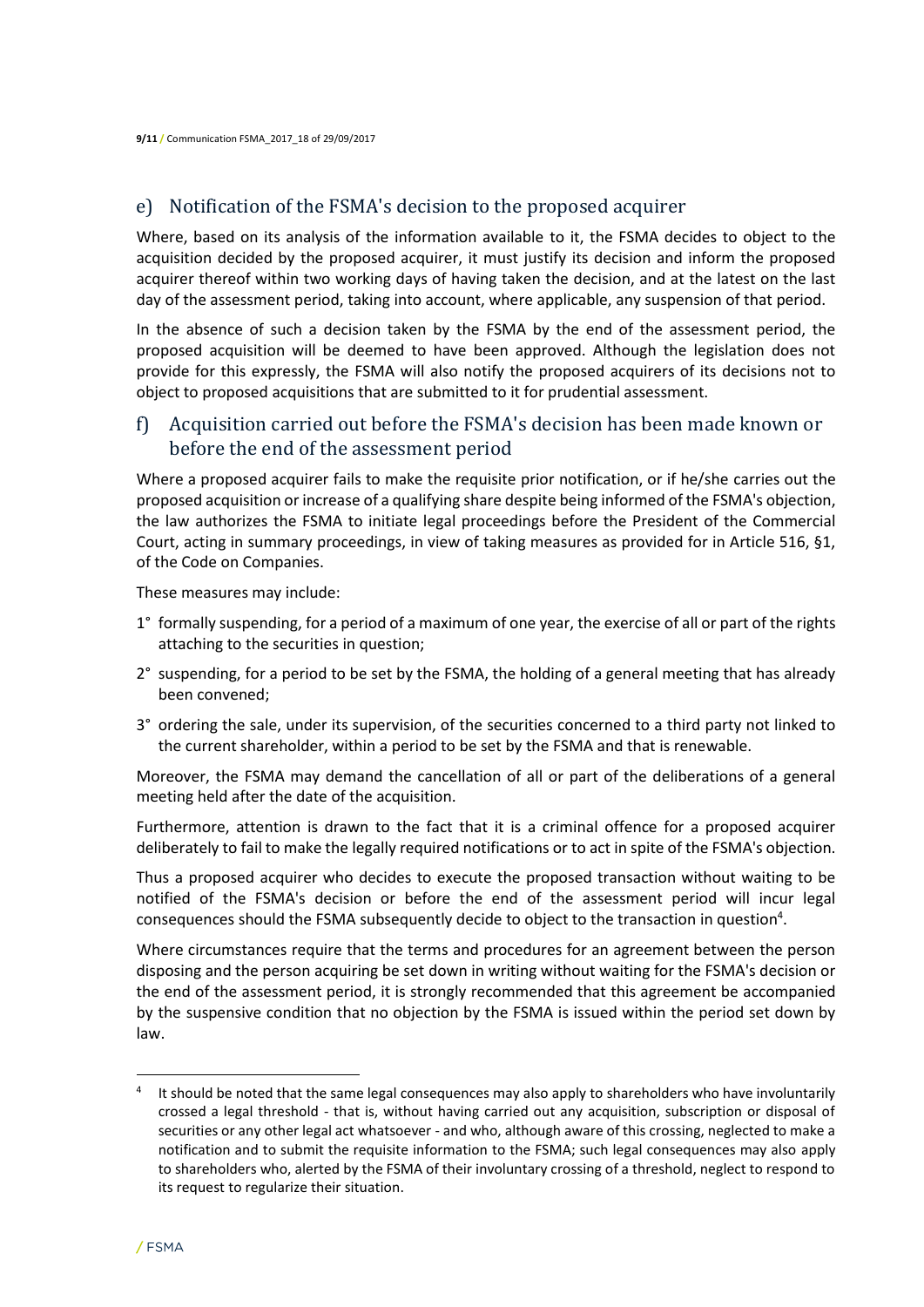## g) The right of appeal against a decision to object by the FSMA

In accordance with Article 14 of the consolidated laws governing the Council of State, an appeal to the Council of State (rue de la Science/Wetenschapsstraat 33, 1040 Brussels) may be lodged by proposed acquirers against a decision taken by the FSMA to object to their proposed acquisition.

## h) The FSMA's power to conduct ongoing supervision

In addition to the legal provisions that require the FSMA to conduct a prudential assessment of proposals to acquire, increase or dispose of some or all qualifying holdings, the prudential laws<sup>5</sup> also confer upon the FSMA powers it may use, independently of any change in shareholding structure, in respect of shareholders in regulated entities whom it has reason to believe exercise an influence that is liable to compromise the management of the said entities.

In order to enable the FSMA to carry out this ongoing supervision, any new items of information that may have a material impact on its assessment of the 5 criteria set out in point d) above must be communicated to the FSMA without delay.

## 5. Entry into force and repealing measure

This Communication enters into force on 1 October 2017.

It repeals and replaces Communication CBFA\_2009\_31 of 18 November 2009 to persons intending to acquire, increase, reduce or dispose of a qualifying holding in the capital of financial institutions. An updated version of the forms in annex to the aforesaid Communication will be provided later, in order that they may take into account the work, at European level, regarding the harmonization of the forms.

Yours sincerely,

The Chairman,

Jean-Paul SERVAIS

5 Law of 25 October 2016 on access to the business of investment services and on the supervision of portfolio management and investment advice companies (Article 32). Law of 3 August 2012 on undertakings for collective investment meeting the conditions of Directive 2009/65/EC and on undertakings for investment in receivables (Article 208). Law of 19 April 2014 on alternative investment funds and their managers (Article 322).

 $\overline{\phantom{a}}$